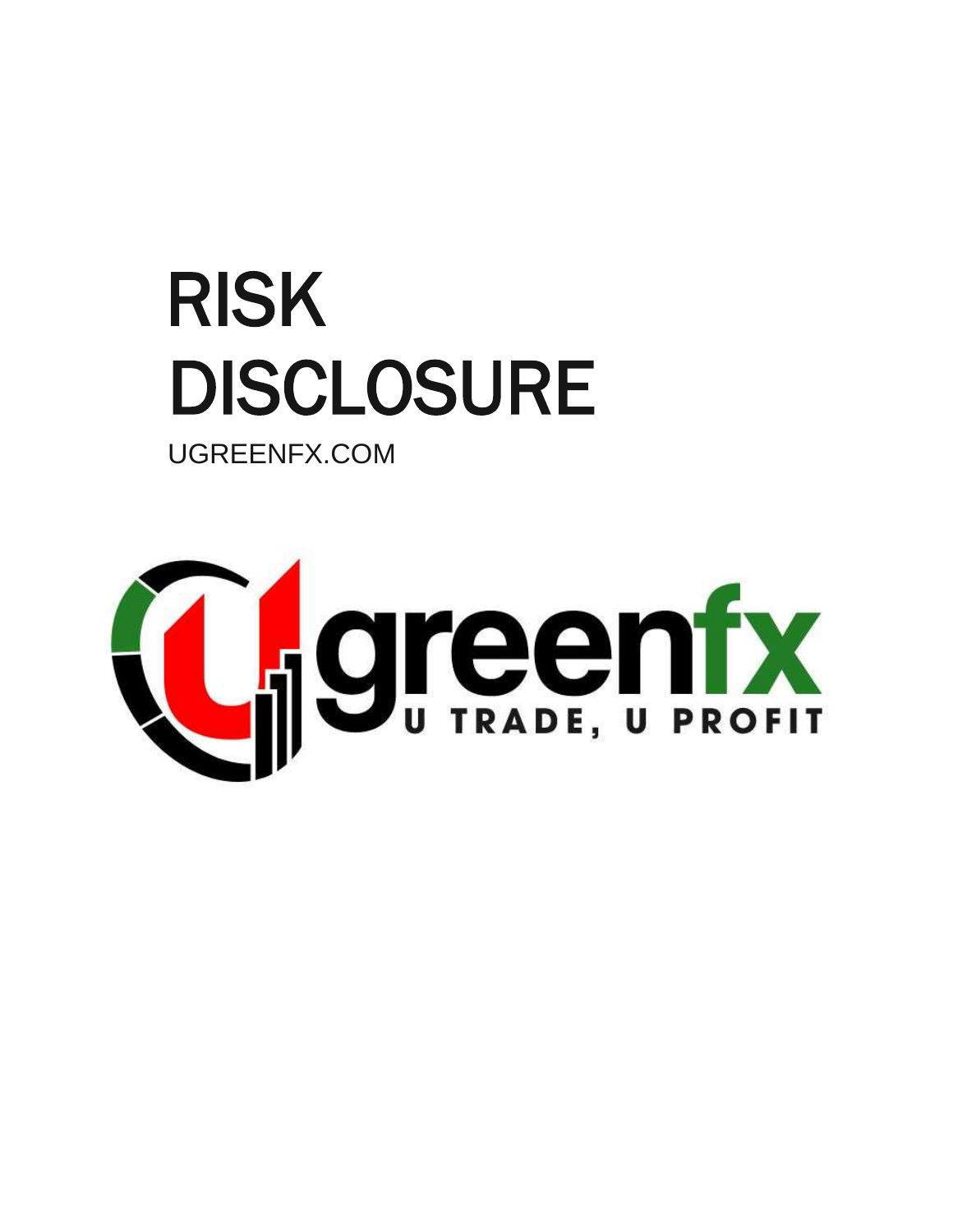## Risk Disclosure

#### 1. Introduction

The company is required to categorize Clients as either (a) Retail, (b) Professional

or (c) Eligible Counterparties.

#### 2. General

Every type of Financial Instrument has its own characteristics and entails different risks depending on the nature of each investment. A general description of the nature and the risks of financial instruments is summarized below. However, this document does NOT disclose all the associated risks or other important aspects of the Financial Instruments and it should NOT be considered as investment advice or recommendation for the provision of any service or

#### 3. Investment Risks

a. Market Risk: is the risk that the value of a portfolio will decrease due to the change in value of the market factors such as stock prices, interest rates, exchange rates and commodity prices. In case of a negative fluctuation in prices, investors in financial instruments run the risk of losing part or all of their invested capital.

b. Systemic Risk: is the risk of collapse of the entire market or the entire financial system. It refers to the risks imposed by interdependencies in a system or market, where the failure of a single entity or cluster of entities can cause a cascading failure, which could potentially bring down the entire system or market.

c. Credit Risk: is the risk of a borrower's failure to repay a loan or otherwise meet a contractual obligation (i.e. failure to pay interest to bond holders). Credit risk is closely tied to the potential return of an investment, the most notable being that the yields on bonds correlate strongly to their perceived credit risk.

d. Settlement Risk: is the risk that a counterparty does not deliver a security or its value in cash per agreement when the security was traded after the other counterparty or counterparties have already delivered security or cash value per the trade agreement. This risk is limited where the investment involves financial instruments traded in regulated markets because of the regulation of such markets. This risk increases in case the investment involves financial instruments traded outside regulated markets or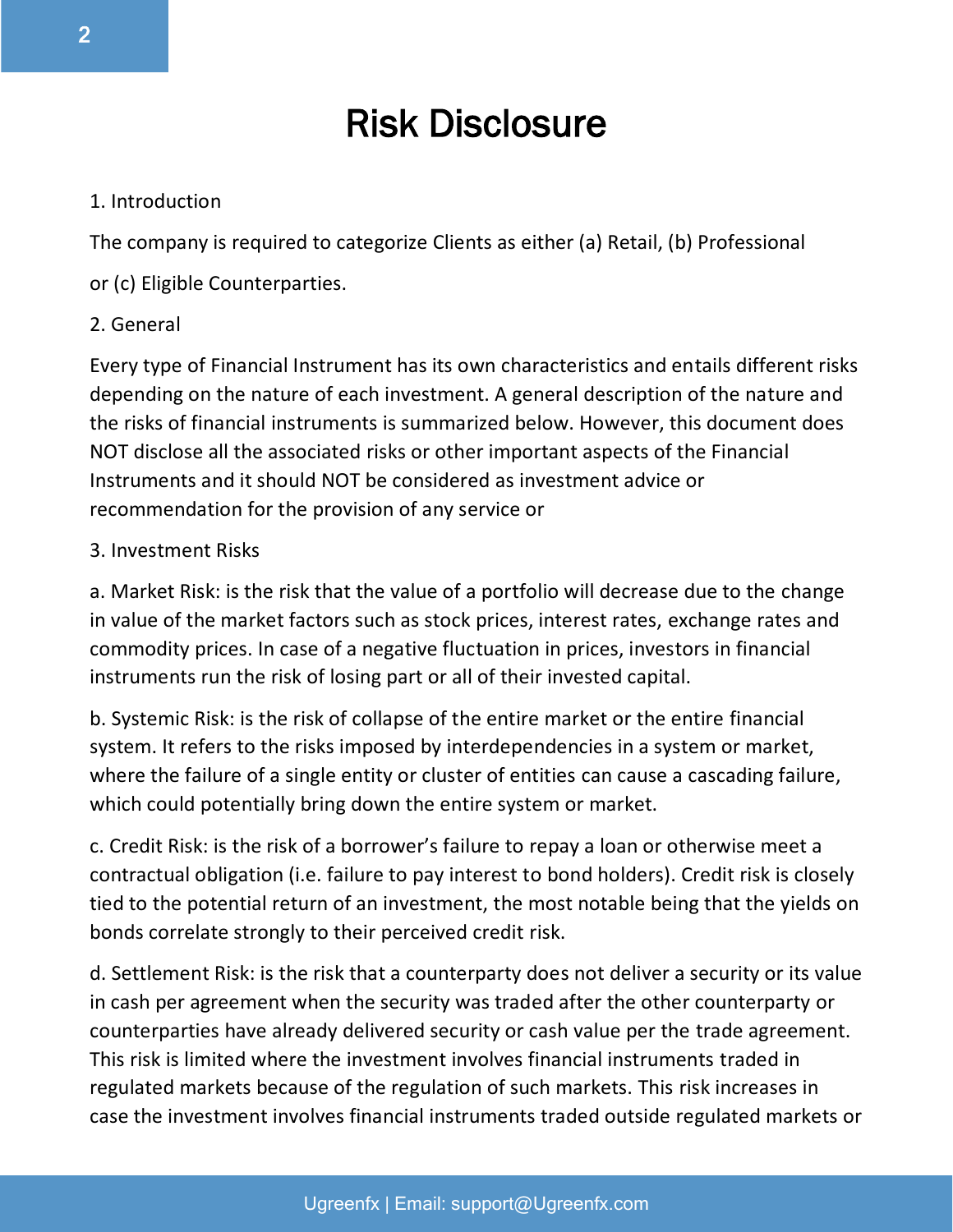where their settlement takes place in different time zones or different clearing systems.

e. Liquidity Risk: is the risk stemming from the lack of marketability of an investment that cannot be bought or sold quickly enough to prevent or minimize a loss. Liquidity risk becomes particularly important to investors who are about to hold or currently hold an asset, since it affects their ability to trade.

f. Operational Risk: is the risk of business operations failing due to human error. Operational risk will change from industry to industry, and is an important consideration to make when looking at potential investment decisions. Industries with lower human interaction are likely to have lower operational risk.

g. Political Risk: is the risk that an investment's returns could suffer as a result of political changes or instability in a country. Instability affecting investment returns could stem from a change in government, legislative bodies, other foreign policy makers, or military control.

### 4. Financial Instruments and related Risks

a. Stocks/Shares: represent ownership in the share capital of a company. Investors are exposed to all major risks mentioned in section 3 above and in particular to market risk. It must be emphasized that there are no guarantees when it comes to individual stocks. Some companies pay out dividends, but many others do not. Without dividends, an investor can make profit on a stock only through its price appreciation in the open market. On the downside, in case of the company's insolvency, the investor may lose the entire value of his investment.

b. Warrants: companies will often include warrants as part of a new-issue offering to entice investors into buying the new security. A warrant is like an option. It gives the holder the right but not the obligation to buy an underlying security at a certain price, quantity and future time. It is unlike an option in that a warrant is issued by a company, whereas an option is an instrument of the stock exchange. The Warrant is invariably limited in time, with the consequence that if the investor does not exercise or sell the Warrant within the pre-determined timescale, the Warrant expires with no value. Warrants provide leverage, the extent of which depends on the Warrant's exercise price relative to the price of the underlying security. Therefore, a relatively small fluctuation in the price of the underlying security may lead to a disproportionately larger fluctuation, favourable or unfavourable, to the price of the Warrant. The price of Warrants can therefore be very volatile. Before the purchase of a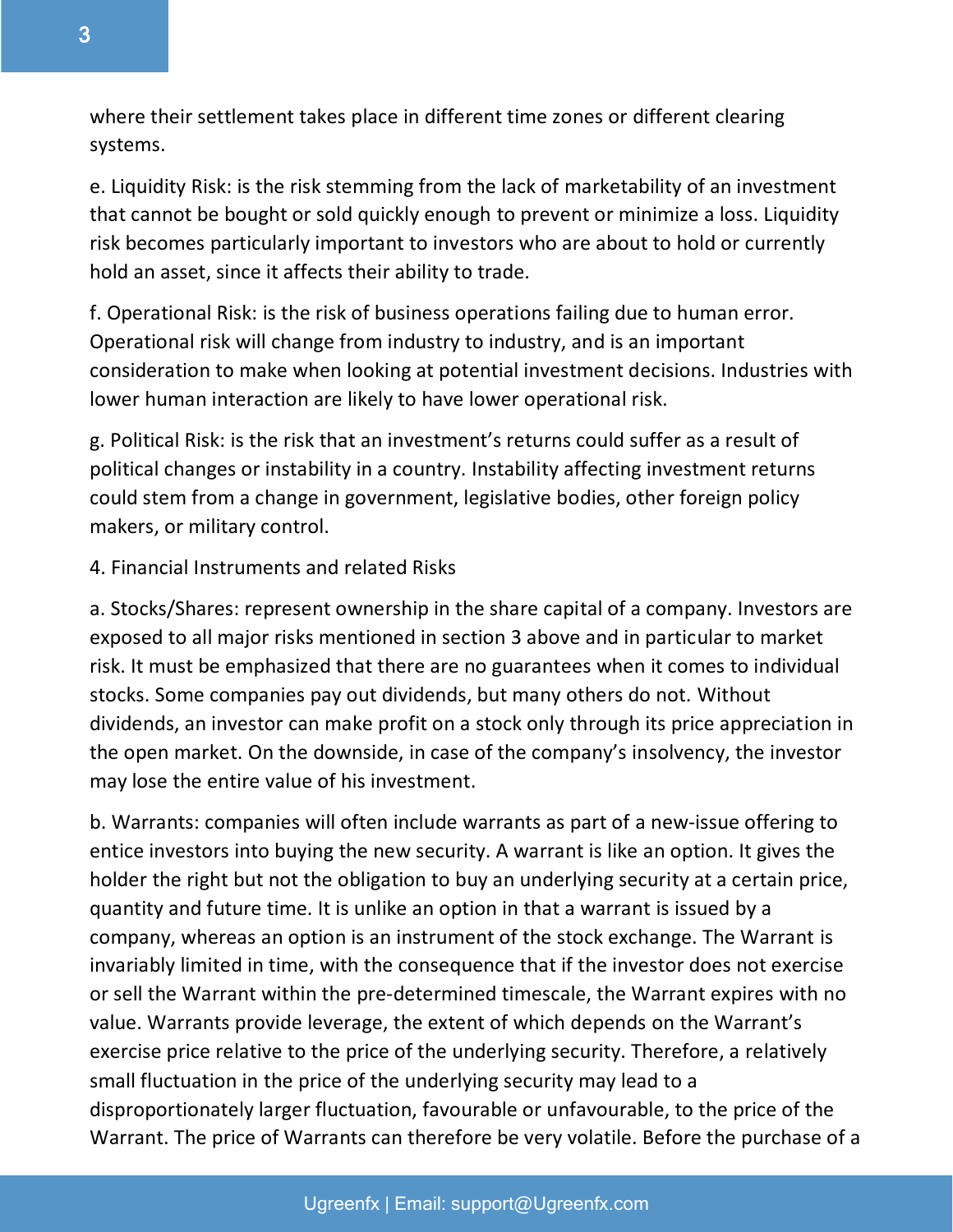Warrant, the investor must be aware that there is a risk of losing the whole amount of his investment as well as any commissions and costs incurred. Warrants are subject to all of the major risks mentioned in section 3.

c. Rights: a security giving stockholders entitlement to purchase new shares issued by the corporation at a predetermined price (normally less than the current market price) in proportion to the number of shares already owned. Rights are issued only for a short period of time, after which they expire. If the Right is exercised, its holder is required to pay to the issuer the exercise price. The exercise of the Right will give its holder all the rights and risks of ownership of the underlying security. Rights provide leverage, the extent of which depends on the Right's exercise price relative to the price of the underlying security. Therefore, a relatively small fluctuation in the price of the underlying security may lead to a disproportionately larger fluctuation, favourable or unfavourable, to the price of the Right. The price of Rights can therefore be very volatile. Rights are subject to all of the major risks mentioned in section 3.

d. Fixed Income Securities/Bonds: are debt securities that provide a return in the form of fixed periodic payments and the eventual return of principal at maturity. Bonds can be issued either by governments (government bonds) or companies (corporate bonds). In this sense, Bonds represent a form of government or corporate borrowing. The credit risk of governments, financial organisations, corporations and generally of any Bond issuer may be rated by Credit Rating Agencies. The result of these ratings constitutes a valuable guide for investors in Bonds. Bond issues of lower credit ratings tend to offer higher coupons to compensate the investors for the higher risk they assume. Some Bonds trade on recognised stock exchanges while many trade outside regulated markets (OTC). Liquidity usually differs between various types of Bonds. Bonds are subject to credit risk where the issuer of the Bond may not be financially solvent to pay to investors' interest or even the principal of the Bond. Interest rate risk is the risk where increases in interest rates may cause significant decrease in the market value of a fixed-rate Bond and where decreases in interest rates may affect the reinvestment of the coupon payments of a fixed-rate Bond. When interest rates increase, a Bond issued previously carrying lower fixed rate may decrease in value. To his extend, the longer the maturity (duration) of the Bond the higher its sensitivity to changes in interest rates. When interest rates decrease, the coupon payments received from fixed-rate Bonds are reinvested at lower interest rates while coupon payments received by investors from floating-rate Bonds decrease.

e. Convertible Bonds: give the holder the option to exchange the bond for a predetermined number of shares in the issuing company. When first issued, they act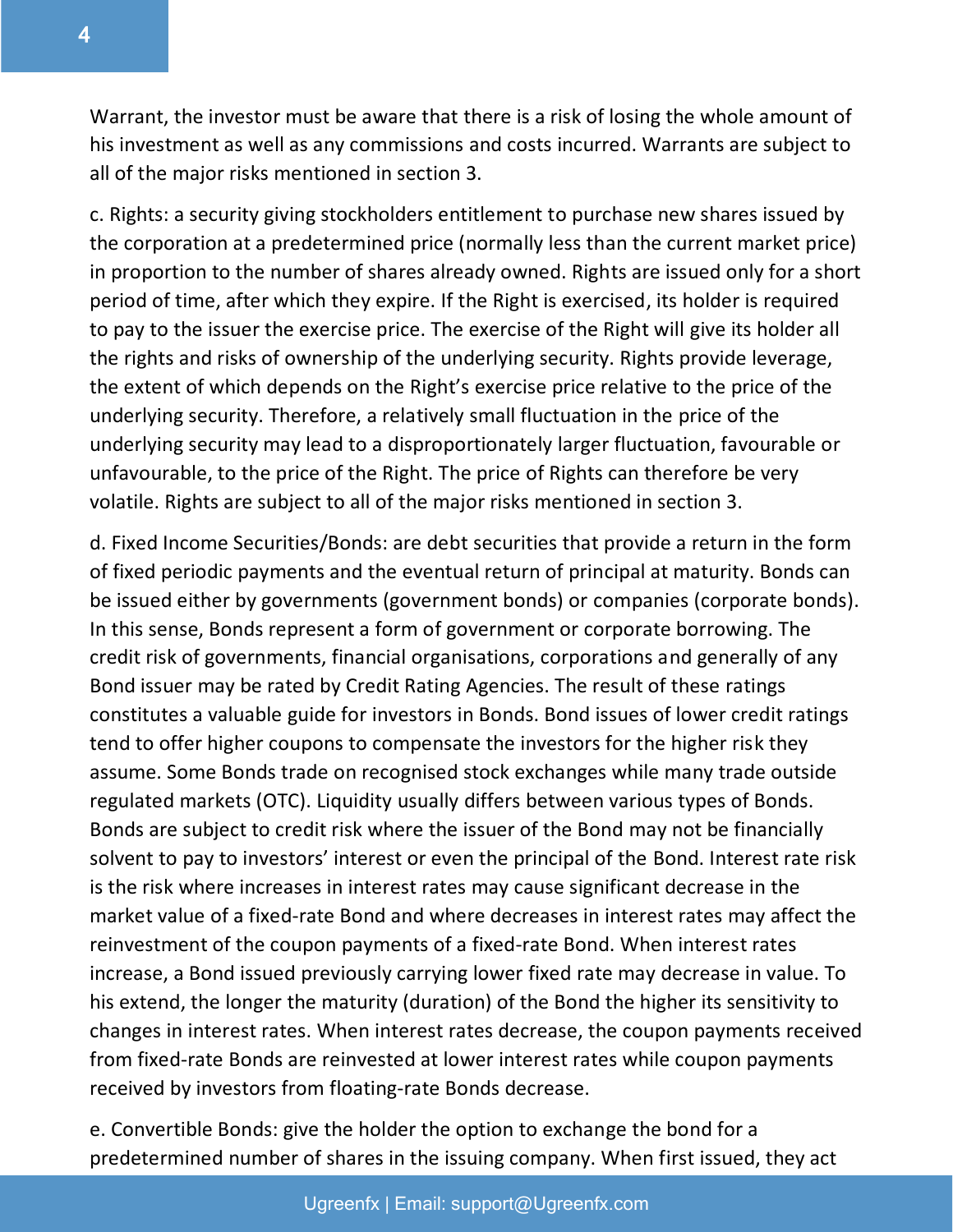just like regular corporate bonds with a slightly lower interest rate. Because convertibles can be changed into stock and thus benefit from a rise in the price of the underlying stock, companies offer lower yields on convertibles. If the stock performs poorly there is no conversion and the investor's return is below that of a nonconvertible bond.

f. Callable Bonds: are bonds that can be redeemed by the issuer prior to their maturity. Any difference between a Bond's call price and nominal value is the call premium. Call provisions expose investors to additional risks and are therefore issued with higher yields than comparable Bonds with no such provisions.

g. Collective Investment Schemes: involve an arrangement that enables a number of investors to 'pool' their assets and have these professionally managed by an independent fund manager. Investments typically include bonds and shares of listed companies but depending on the type of the scheme, they may include broader investments such as property. The ability to liquidate certain Schemes may be limited, depending on the terms of operation and the long time period of notice required for redemption during which the value of each unit may exhibit high volatility and possibly decrease. It is possible that there is no secondary market for such Schemes and hence such an investment may be liquidated only through redemption.

h. Hedge Funds: are aggressively managed portfolios of investments that use advanced investment strategies such as leveraged, long, short and derivative positions in both domestic and international markets with the goal of generating high returns (either in an absolute sense or over a specified market benchmark). Hedge funds are considered a riskier investment than traditional funds and are suitable for more experienced investors, since they are not regulated and lack transparency. They usually invest in risky or illiquid securities and although they target absolute returns, if they fail to manage risk, they may realise significant losses. Beyond the liquidity risk, Hedge Funds have the ability to leverage which means that a relative small fluctuation in the price of the underlying security may lead to a disproportionately larger fluctuation, favourable or unfavourable, to the value of the investment.

i. Exchange Traded Funds (ETFs): are securities that track an index, a commodity or a basket of assets like an index fund, but trade like a stock on an exchange. ETFs experience price changes throughout the day as they are bought and sold. Investment in ETFs expose investors to the same risks as the underlying securities but to a significantly lower degree due to the diversification of investments.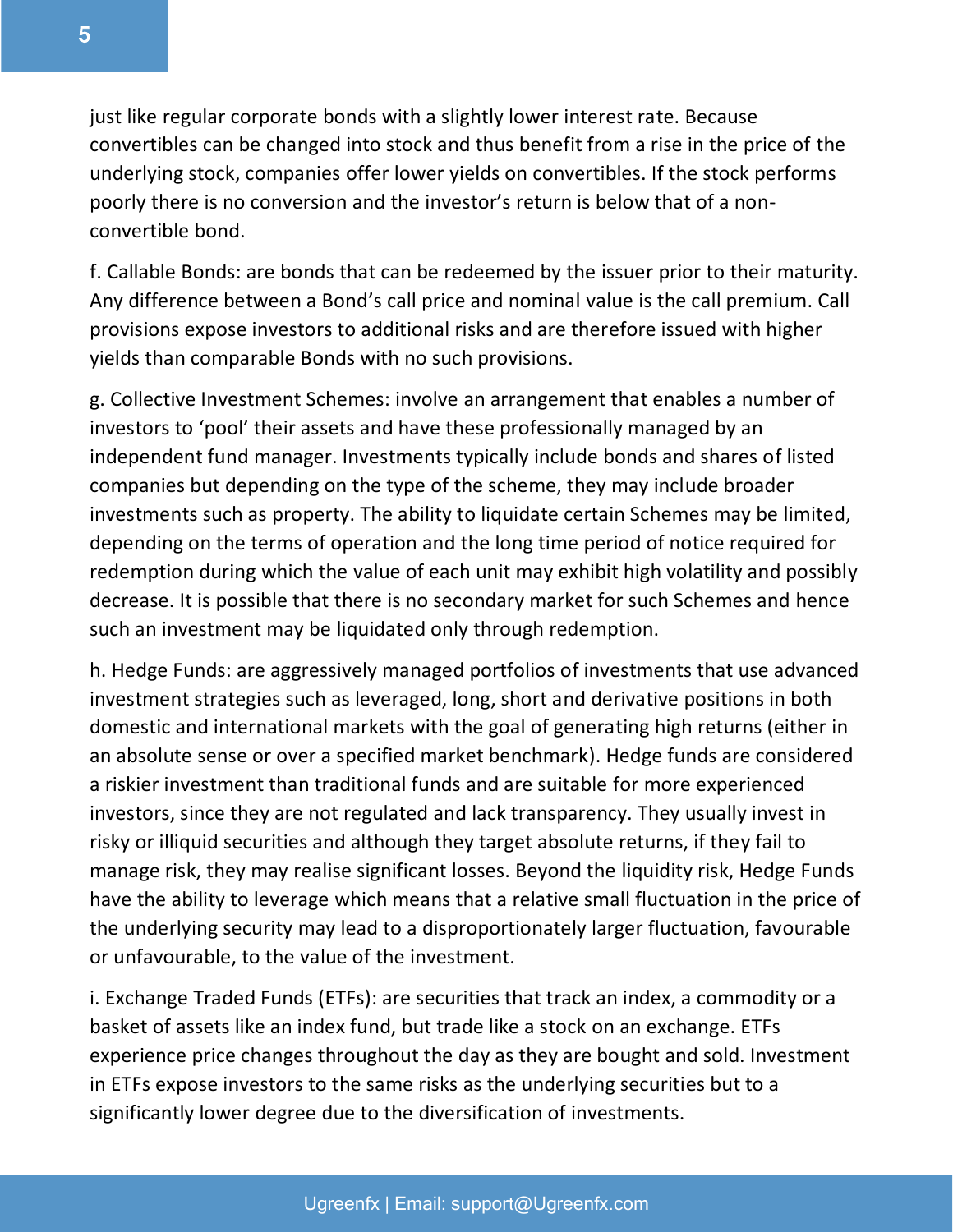j. Money Market Instruments: are usually debt securities which mature in one year or less (Treasury Bills) and which are usually traded in local money markets. Risks related to this type of instruments are the liquidity risk, interest rate risk and credit spread risk.

k. Futures: are financial derivative contracts obligating the buyer to purchase an asset (or the seller to sell an asset), such as a physical commodity or a financial instrument, at a predetermined future date and price. Futures contracts detail the quality and quantity of the underlying asset; they are standardized to facilitate trading on a futures exchange. Some futures contracts may call for physical delivery of the asset, while others are settled in cash. The futures markets are characterized by the ability to use very high leverage relative to stock markets. Therefore, a relatively small fluctuation in the price of the underlying asset may lead to a disproportionately larger fluctuation, favourable or unfavourable, to the price of the future.

l. Options: are financial derivatives that represent a contract sold by one party (option writer) to another party (option holder) and trade on exchanges or Over the Counter (OTC). The contract offers the buyer the right, but not the obligation, to buy (call) or sell (put) a security or other financial asset at an agreed-upon price (the strike price) during a certain period of time or on a specific date (exercise date). Their value is derived from the market value of the underlying asset (shares, currencies, interest rates, commodities, financial indices or any combination) and its volatility, the time up to maturity as well as the interest rates. Call options provide the option to buy at certain price, therefore the buyer would benefit from an appreciation of the stock's price, while put options give the option to sell at a certain price, therefore the buyer would benefit from a depreciation of the stock's price. Options are extremely versatile securities that can be used in many different ways. Traders use options to speculate, which is a relatively risky practice, while hedgers use options to reduce the risk of holding an asset.

m. Swaps: are derivatives in which counterparties exchange certain benefits of one party's financial instrument for those of the other party's financial instrument. The benefits in question depend on the type of financial instruments involved. For example, the most common type of Swaps is Interest Rate Swap Agreements. In interest rate swaps, one contracting party agrees to pay to the other contracting party a fixed interest rate on a pre-agreed principal amount for a specific time period. In exchange, he receives a floating interest rate on the pre-agreed principal for the specific time period. The principal in such type of Swaps is usually not exchanged. In every settlement date, payments of the contracting parties are netted so that there is